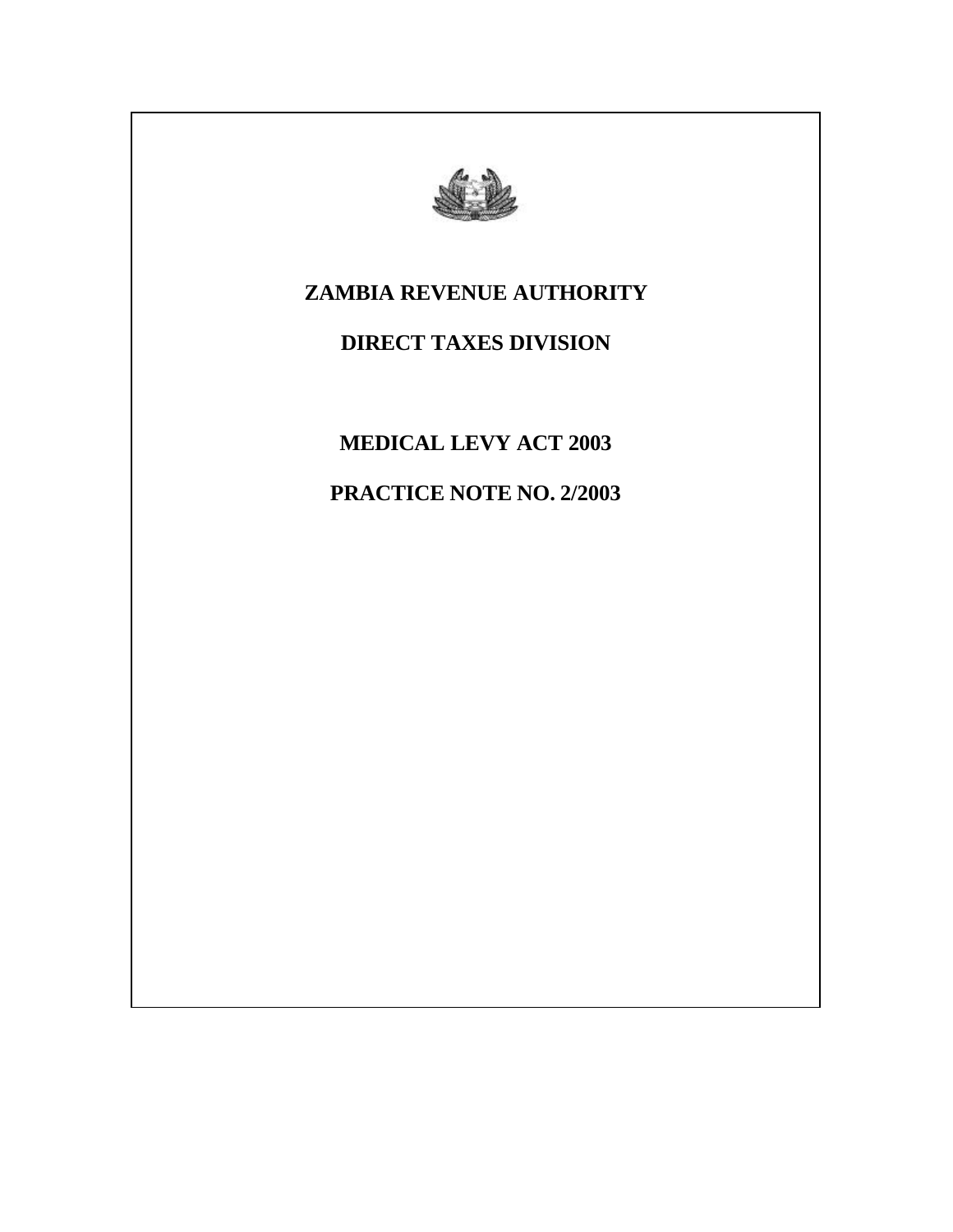# **CONTENTS**

# **PAGE**

| 1.0  | <b>GENERAL</b>                           | 3 |
|------|------------------------------------------|---|
| 2.0  | <b>INTRODUCTION</b>                      | 4 |
| 3.0  | <b>DEFINITIONS</b>                       | 4 |
| 4.0  | ADMINISTRATION OF MEDICAL LEVY           | 5 |
| 5.0  | DEDUCTION OF MEDICAL LEVY                | 5 |
| 6.0  | PENALTY FOR LATE PAYMENT OF MEDICAL LEVY | 6 |
| 7.0  | RECOVERY OF MEDICAL LEVY                 | 6 |
| 8.0  | <b>EXEMPTION</b>                         | 6 |
| 9.0  | <b>REGULATIONS</b>                       | 6 |
| 10.0 | Z.R.A - DIRECT TAXES OFFICES             |   |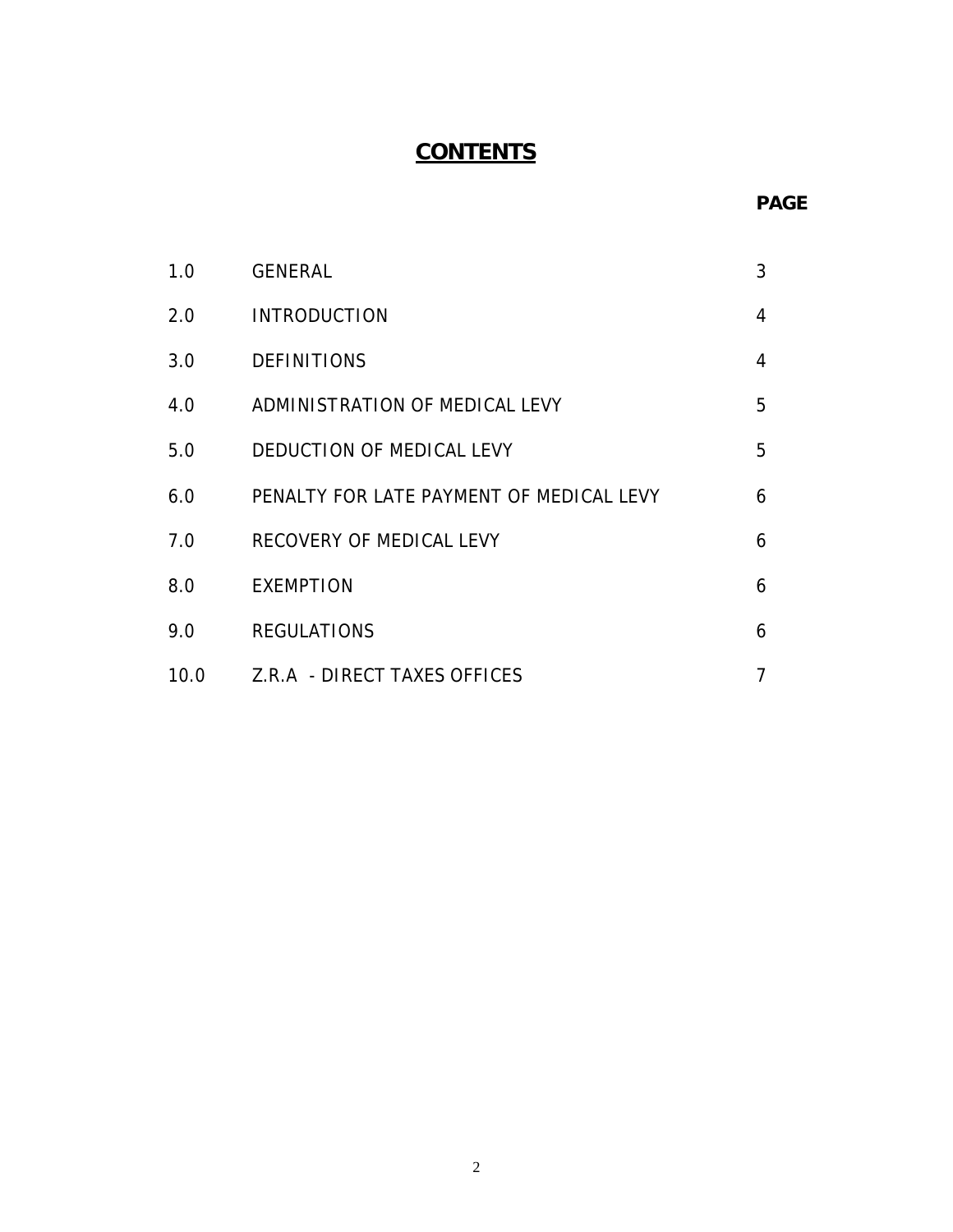# **GENERAL**

This PRACTICE NOTE describes the provisions of the Medical Levy Act 2003.

The commentary is for general guidance only and is not to be taken as an authority in any particular case.

The commentary is not exhaustive and does not, therefore, affect any person's right of appeal on any point concerning their liability to the levy, nor does it preclude any discretionary treatment which may be allowed under the Act.

Inquiries may be made at the nearest office of the Zambia Revenue Authority, Direct Taxes offices or Advice Centers in Lusaka and Kitwe.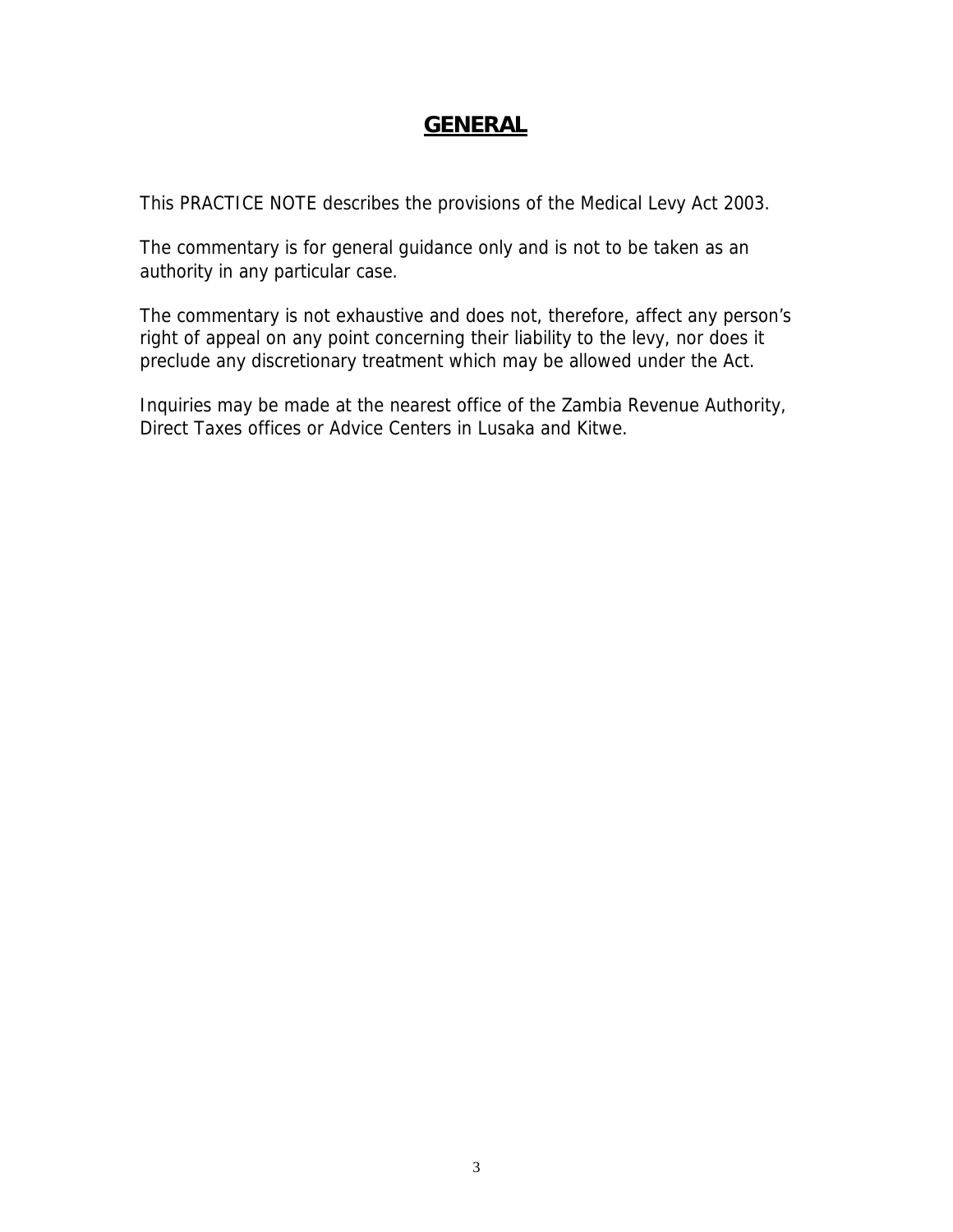## **2.0 INTRODUCTION**

In an effort to raise additional revenue for the Health Sector, the Government has introduced a Medical Levy.

Banks or Financial Institutions will be required to deduct the Medical Levy from gross interest earned by any person and partnership on any savings or deposit accounts, treasury bills or government bonds. The levy so deducted will be remitted to the Zambia Revenue Authority.

## **3.0 DEFINITIONS**

In this Practice Note, the following words and expressions will have the following meaning:

#### **3.1 Bank**:

A company holding a banking licence under Section 4 of the Banking and Financial Services Act.

#### **3.2 Charge year**:

The year for which tax is charged, that is, the period of twelve months ending on  $31<sup>st</sup>$  March, and each succeeding such year (e.g the income tax charge year 2003/2004 runs from  $1<sup>st</sup>$  April 2003 to 31<sup>st</sup> March 2004)

#### **3.3 Commissioner- General**:

The Commissioner-General appointed under the Zambia Revenue Authority Act.

#### **3.4 Financial Institution**

A person licenced under Section 10 of the Banking and Financial Services Act.

#### **3.5 Levy**:

Medical Levy charged under Section 4 of the Medical Levy Act.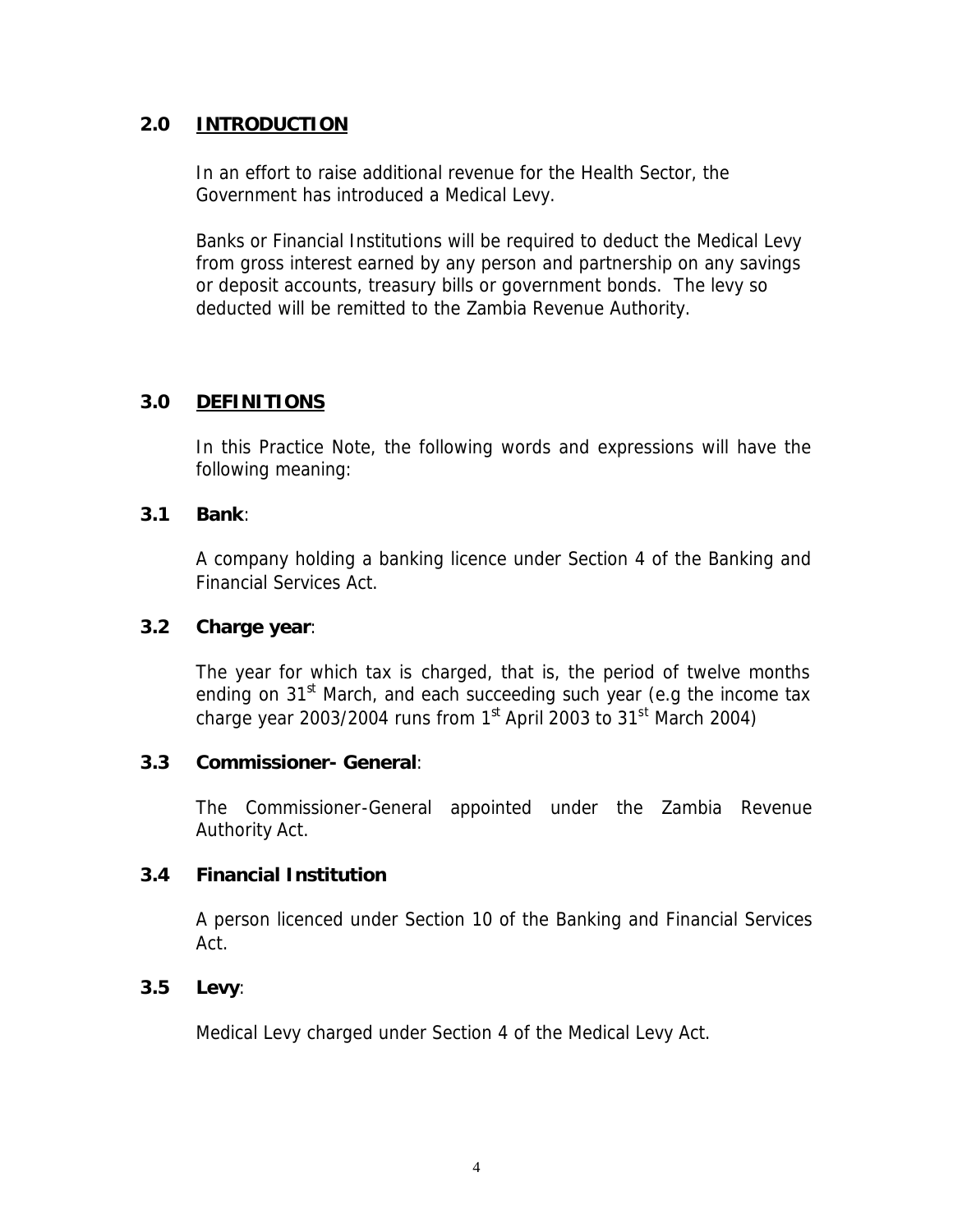## **3.6 Minister**:

The Minister responsible for financial matters.

#### **3.7 Person**:

Includes any body of persons, corporate or otherwise, a corporation sole, a local or like authority, a deceased estate, a bankrupt estate and a trust, but does not include a Partnership.

**N.B** A person also includes an individual.

The words and expressions not defined in the Medical Levy Act but defined in the Income Tax Act shall have the meaning assigned to them in the Income Tax Act.

# **4.0 ADMINISTRATION OF MEDICAL LEVY**

The Commissioner- General shall be responsible for collecting of and accounting for the Medical Levy to the Ministry of Finance and National Planning.

# **5.0 DEDUCTION OF MEDICAL LEVY**

i) Banks or Financial Institutions when making a payment of interest on savings or deposit accounts, treasury bills, government bonds or other similar financial instruments, to any person or partnership during a charge year, will be required to deduct Medical Levy at the rate of 1%.

The deductions are to be made from the gross payments before any other deductions.

- ii) The Banks or Financial Institutions will be required to remit the Medical Levy deducted to the Zambia Revenue Authority by the  $14<sup>th</sup>$  of the following month in which the deduction is made.
- iii) The Banks or Financial Institutions will be required to record the details of the interest paid, amount of levy deducted and other particulars as the Commissioner- General may require on the prescribed form.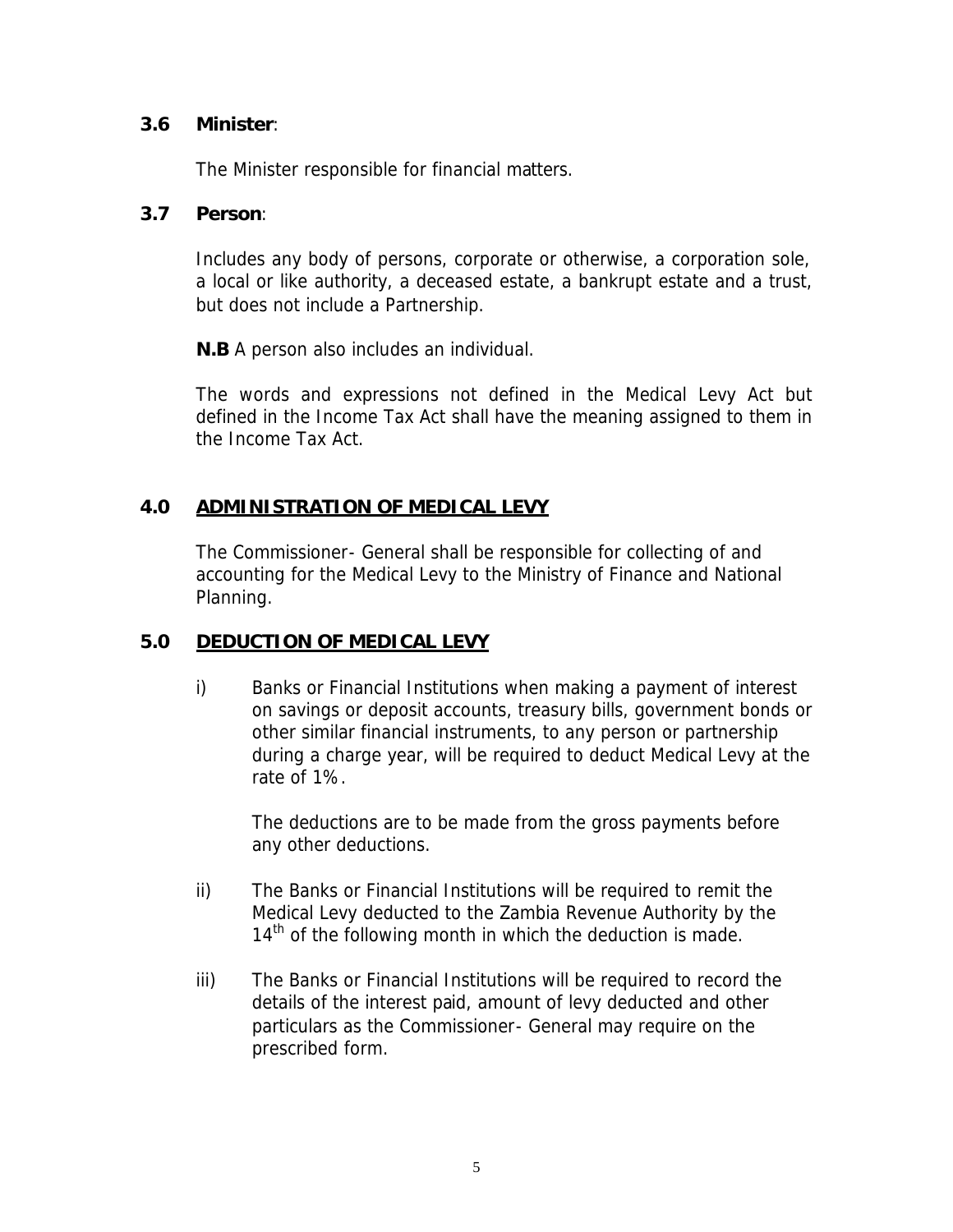iv) The prescribed form on which these details will be recorded shall be submitted to the Zambia Revenue Authority within fourteen days from the end of each charge year. However, the Commissioner- General may extend the period in which the form may be submitted.

# **6.0 PENALTY FOR LATE SUBMISSION OF MEDICAL LEVY:**

Where the Medical Levy is not paid by the due date, a penalty of 5% of the amount of levy payable will be charged per month or part thereof for the period the levy remains unpaid.

It should be noted that such penalty shall be deemed to be part of the levy for the purpose of collection and recovery.

However, the Commissioner-General may at his discretion waive the penalties either in part or in whole.

# **7.0 RECOVERY OF MEDICAL LEVY**:

The provisions which relate to the collection and recovery of Income Tax will also apply to Medical Levy, which remains unpaid.

#### **8.0 EXEMPTION**:

The Minister may, by statutory order, exempt any person or partnership from payment of Medical Levy.

#### **9.0 REGULATIONS**:

The Minister may by statutory instrument make regulations for the better carrying out of the provisions of the Medical Levy Act.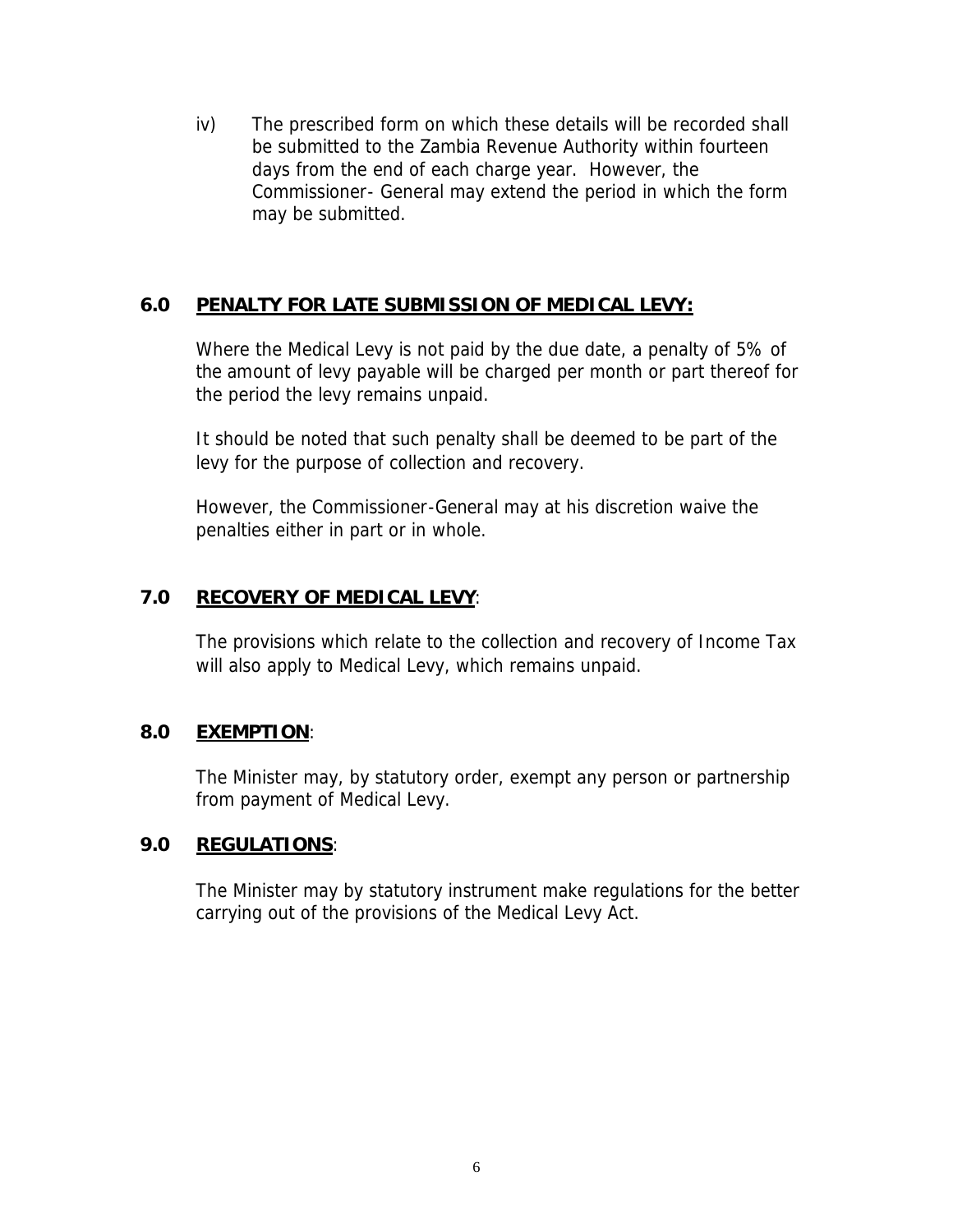#### **10.0 CONTACT US:**

**If you have any problems concerning your taxes, please contact the Advice Centre or your nearest Direct Tax Office at the following addresses:**

- **1. Advice Centre 2. Assistant Commissioner Private Bag W136 P.O. Box 31026 LUSAKA LUSAKA Tel: 226227/236227 Tel: 221497 Fax 222717**
- **3. Assistant Commissioner 4. Assistant Commissioner P.O. Box 31936 P.O. Box 31988 LUSAKA LUSAKA Tel: 221496 Telefax: 01-224935**
- **5. Assistant Commissioner 6. Assistant Commissioner Ndola Tax Office Kitwe Tax Office P.O. Box 70181 P.O. Box 20855 NDOLA KITWE Tel: 02- 614096 Tel: 02-230362 Fax: 02-614694 Fax:02-229942**
- **7. Assistant Commissioner 8. Assistant Commissioner P.O Box 35710 P.O. Box 35710 LUSAKA LUSAKA Telefax: 01-224935 Telefax: 01-235252 Fax: 02- 614096**
- **9. Senior Inspector Kabwe Tax Office P.O. Box 80909 KABWE Telefax: 05-223642**
- **10. Senior Inspector 11. Senior Inspector CHIPATA MONGU**
- **2nd Floor Revenue House Lusaka "A" Tax Office**
- **Lusaka "B" Tax Office Lusaka "C" Tax Office**
	-
- **Lusaka Taxes Central Unit Direct Taxes Inv. Unit**

**Chipata Tax Office Mongu Tax Office P.O. Box 510632 P.O. Box 910110 Telefax: 062- 21155 Telefax: 07-221662**